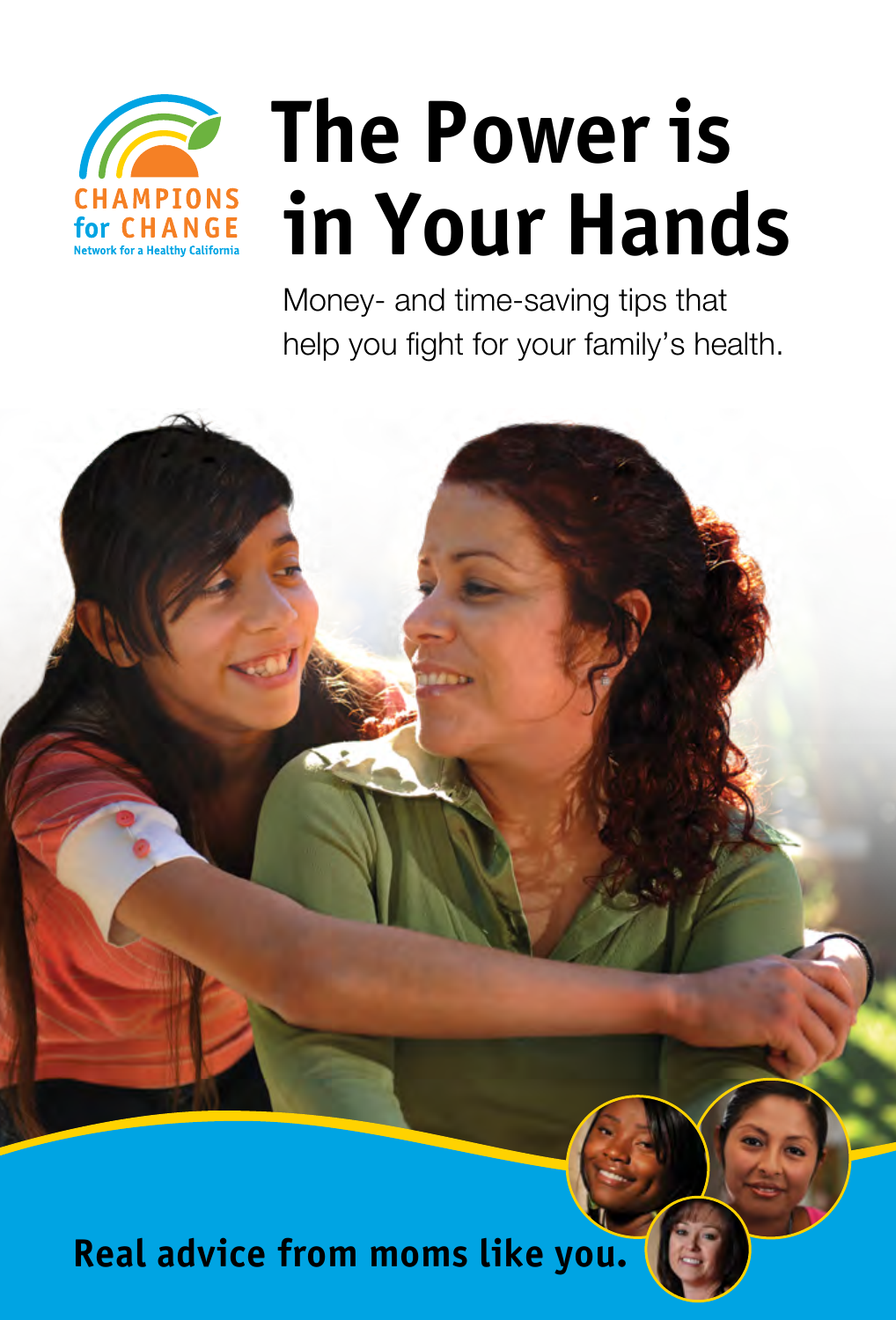### **Moms find cost- and time-saving answers to help keep their families healthy.**

At the *Network for a Healthy California*, we know moms like you find it hard to buy healthy foods at a low cost. That is why we made this booklet. Use the tips inside to give your family a healthier life while saving money. Become a Champion for Change!

### **Fruits and Vegetables Give You More for Your Money**



CalFresh can help families eat right when money is tight. With CalFresh, you can buy healthy foods like fruits, vegetables, and whole grains. For information, call 1-877-847-3663.

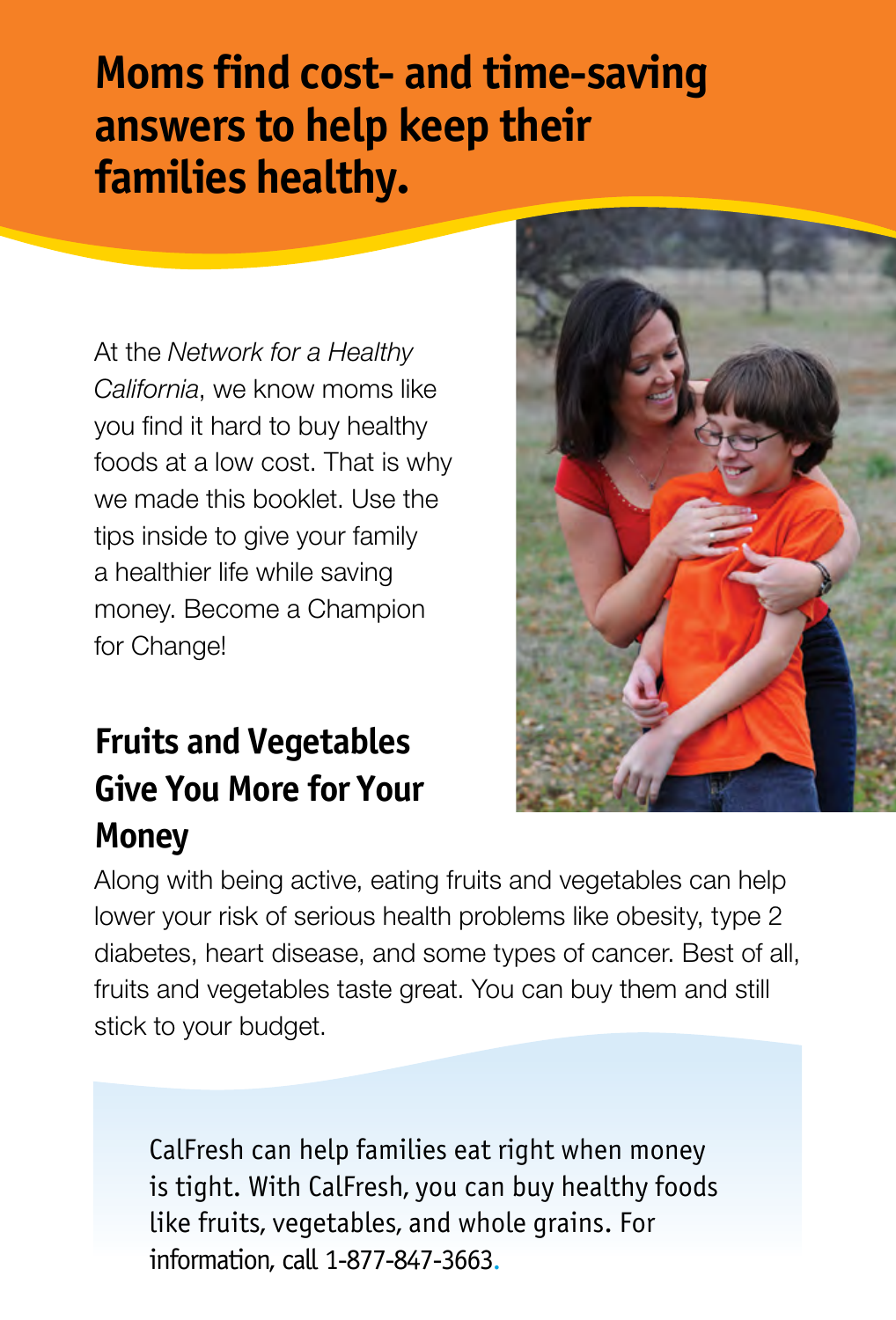### **Save Time With Healthy Foods**

You can use fruits and vegetables to make healthy meals that are tasty and fast. Add chopped vegetables to a salad. Add dried fruit to your children's cereal. Frozen fruits and vegetables are great time-savers too. They are already cleaned and chopped. Frozen fruits and vegetables keep the same nutrients as when they are fresh. They don't add extra calories as long as you buy them without added fat or sugar. Buying frozen usually costs less than fresh, which will help out your budget.

### **Find Out How Much Your Family Needs**

Do you know how many cups of fruits and vegetables you and your family should eat? Use the chart below to find the answer. It shows a range of cups people should eat every day. The lower end is usually for people who are active less than 30 minutes a day. The higher end is usually for people who are active more than 60 minutes a day.

| If you belong<br>to this group | You should eat this<br>amount of fruits | and this amount<br>of vegetables every day. |
|--------------------------------|-----------------------------------------|---------------------------------------------|
| Kids 2 to 5 years old          | 1 - $1\frac{1}{2}$ cups                 | $1 - 2$ cups                                |
| Kids 6 to 11 years old         | $1 - 2$ cups                            | $1\frac{1}{2}$ - 3 cups                     |
| Kids 12 to 18 years old        | $1\frac{1}{2}$ - $2\frac{1}{2}$ cups    | $2 - 4$ cups                                |
| Adults $19+$                   | $2 - 2\frac{1}{2}$ cups                 | $2\frac{1}{2}$ - 4 cups                     |

Keep in mind, a cup is about the size of one small apple. For more answers about the amount of fruits and vegetables your family should eat, visit www.choosemyplate.gov.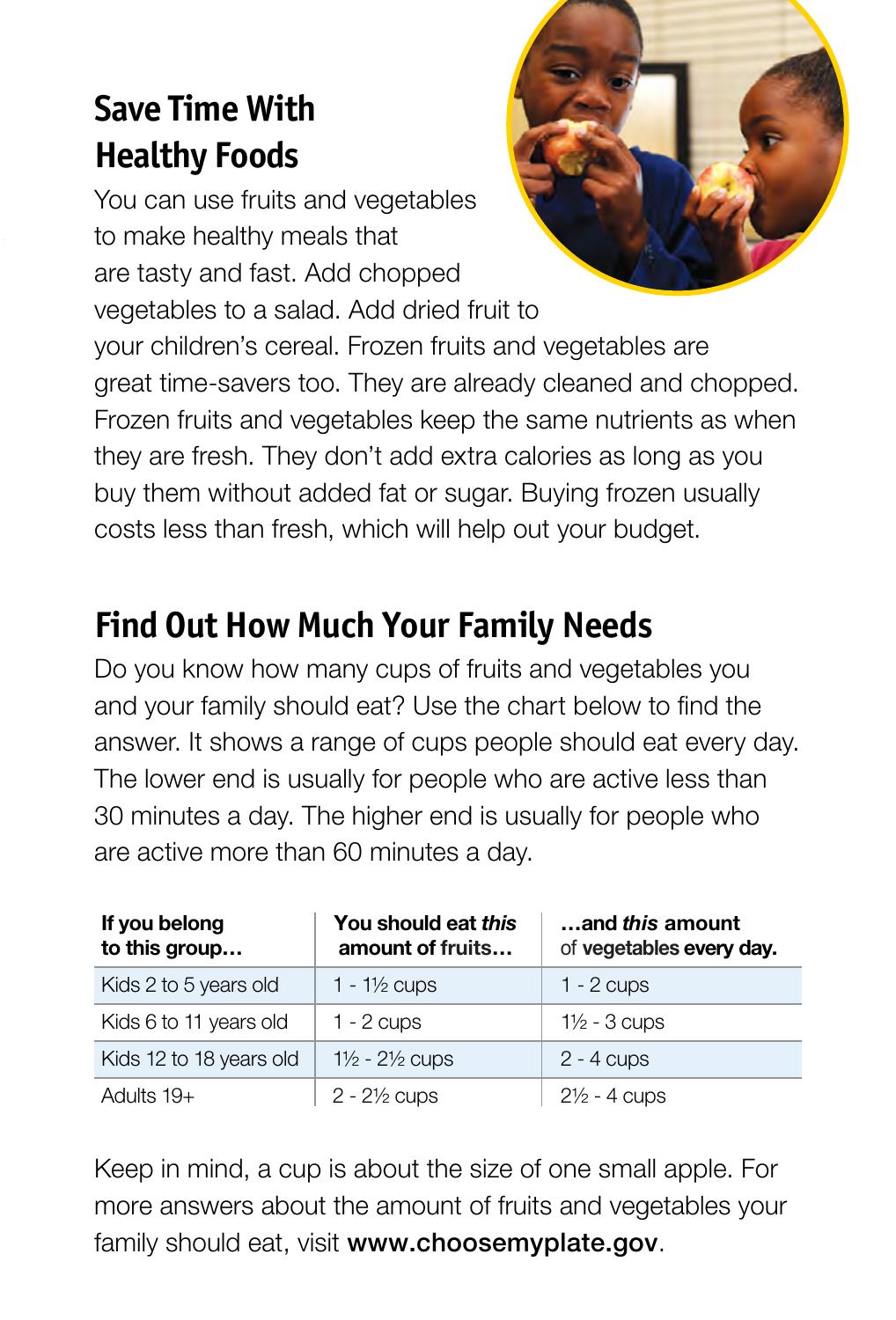### **Activities Your Kids Will Love, at a Price You Love**

A few simple tips can get you and your family active without breaking your budget. Get moving by going on walks or having weekly dance contests to everyone's favorite song. Check your local community centers for low-cost or free sports teams or fitness classes that you and your family can join. Make sure your kids get at least 60 minutes of physical activity every day. And mom, you need at least 30 minutes of physical activity a day.



### **Moms Make a Difference**

Moms like you are working hard to give their families healthier, happier lives. Check out the Champion Mom Success Cards for more mom-tested tips. If you would like to find out more, visit www.CaChampionsForChange.net for free recipes and more tips that will help you make a healthier life for your family.

These Champion Mom Success Cards have tips you can use to build a healthier family right now. Share them with friends and family.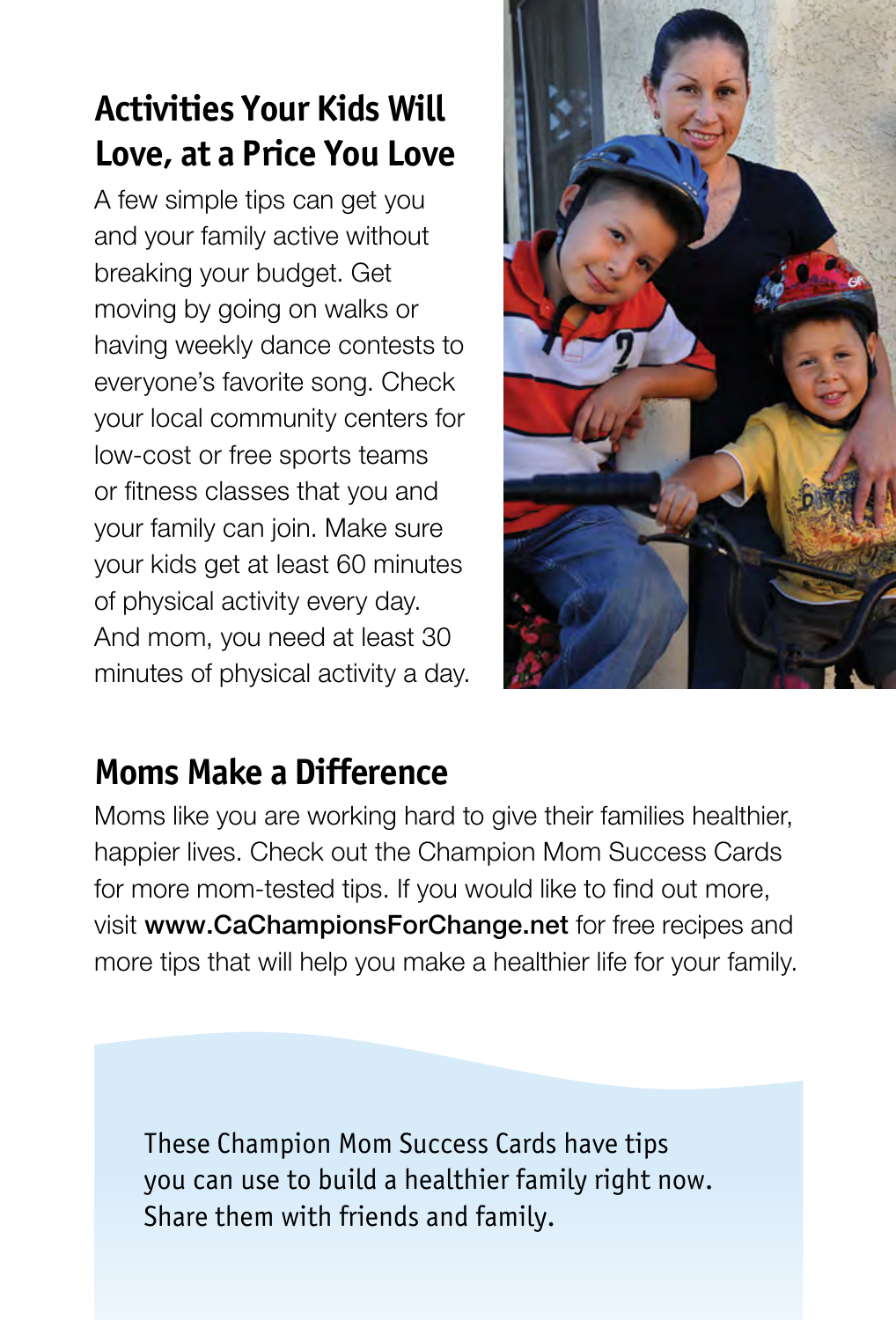### **"I found ways to save money in the kitchen."**



### **Protein for Less**

Cook meals that use beans or tofu instead of meat or chicken. You still get lots of protein, but it doesn't cost as much.

### **Use Your Leftovers**

If you have extra or leftover vegetables, use them to make a soup or stew.

### **Eat What You Serve**

Save leftovers in the refrigerator or freezer for another meal. Throwing out food is a waste of money.

**Sherée M.** Working mom One child, age 5



### For more mom-tested tips and recipes, visit www.CaChampionsForChange.net

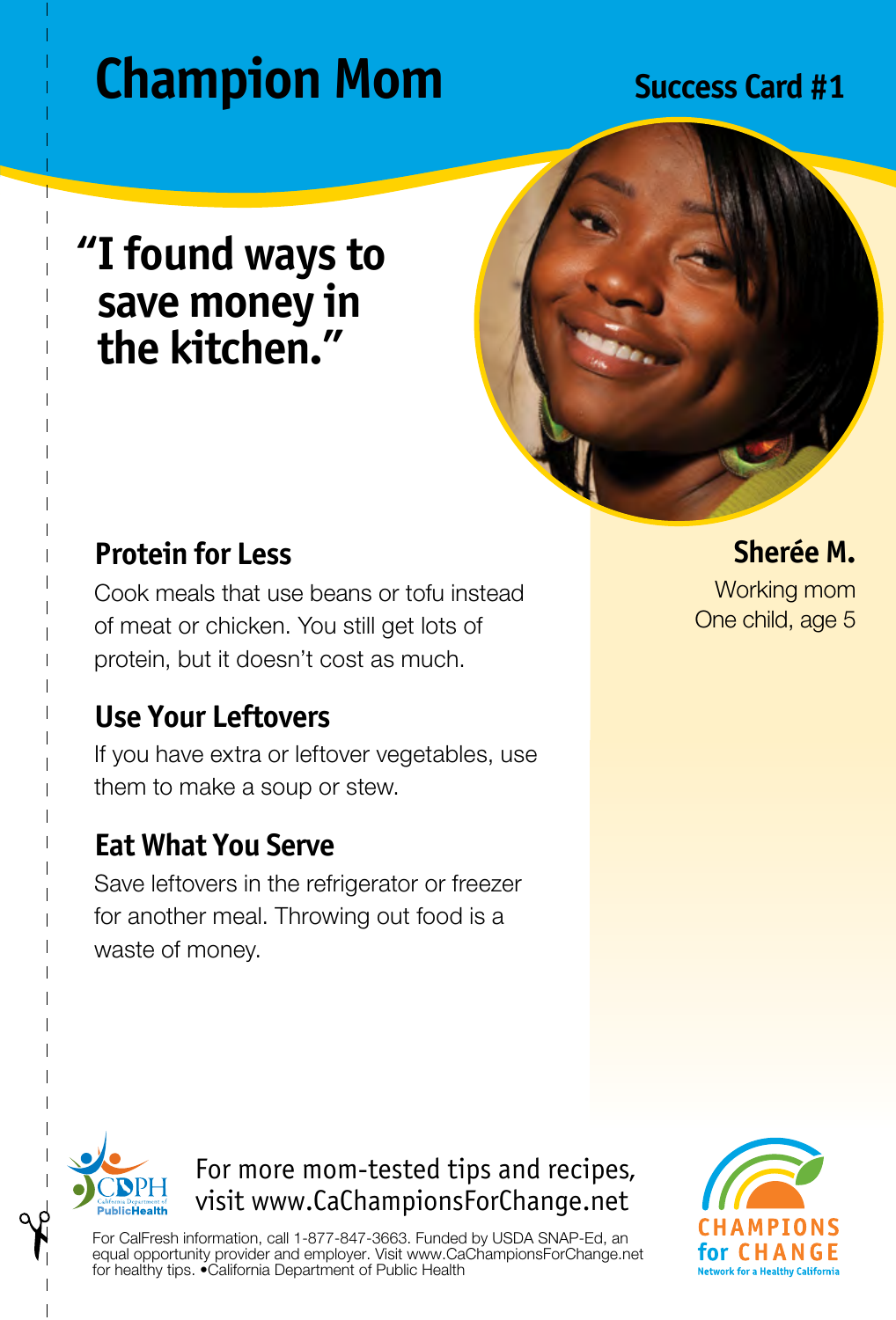**"There are lots of time-saving tricks you can use in the kitchen."**



### **More is Better**

When not rushed, cook two meals and save on clean-up time!

### **Do Some Tasks the Day Before**

Wash and cut vegetables or make a fruit salad. Cook lean ground beef or turkey for burritos or chili. Store everything in the fridge until ready to use.

### **Family Time**

Kids like to try foods they help make. Give them small jobs to do. Together you get things done faster. Older kids can help chop, slice, and measure. Younger kids can tear lettuce or stir the ingredients that are not hot.

# ıhlicHaalth

For more mom-tested tips and recipes, visit www.CaChampionsForChange.net

For CalFresh information, call 1-877-847-3663. Funded by USDA SNAP-Ed, an equal opportunity provider and employer. Visit www.CaChampionsForChange.net for healthy tips. •California Department of Public Health



### **Graciela F.**

Working mom Three kids, ages 9, 15, and 16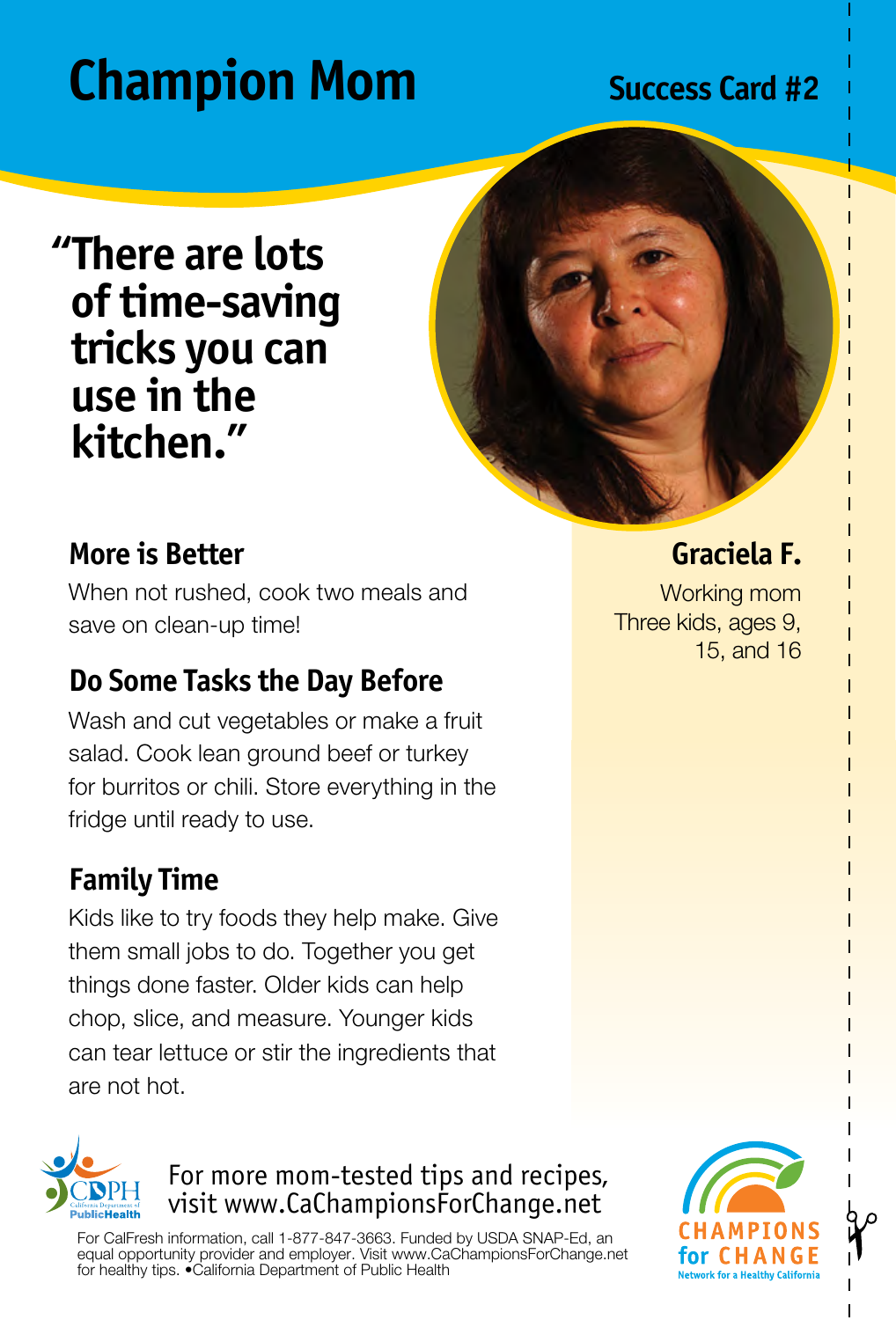### **"You can be active even when you have a busy life."**



### **30 Minutes a Day**

Just walking 30 minutes a day can give you a lot more energy. If you can't find 30 minutes at one time, aim for 10 minutes three times a day!

### **Dancing is Exercise Too**

If you don't have time to work out, turn up your favorite music and dance while you clean the house.

### **Walk the Walk**

Try to set a good example. If you are active, your kids are more likely to be active.

**Dulce H.**

Working mom Three kids, ages 11, 14, and 20



### For more mom-tested tips and recipes, visit www.CaChampionsForChange.net

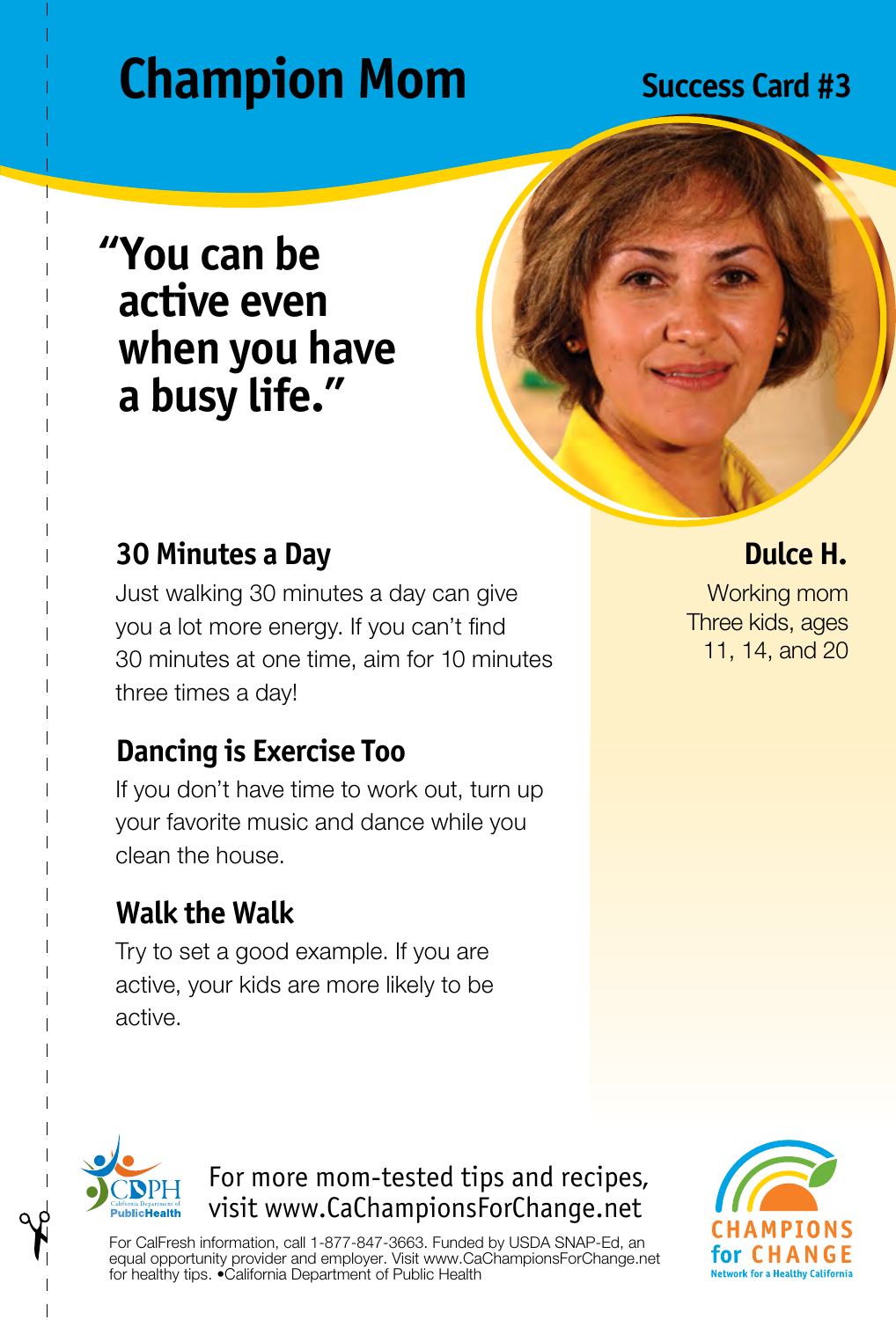### **"I learned a lot of tricks to save money while I shop."**



### **Look Around for Better Deals**

Stores usually put the most expensive items at eye-level. Look on the high and low shelves for better deals.

### **Check Out the Bulk Bins**

You can save money when buying foods in bulk. Look for dried fruits and vegetables, cereals, rice, pasta, and nuts.

### **Go Big**

When you buy 100% juice, it's usually cheaper to get it in one big bottle instead of a lot of small juice boxes. You can get a small reusable bottle to pack juice for your kid's lunch.

### **Deanna D.**

Stay-at-home mom Two kids, ages 12 and 21



For more mom-tested tips and recipes, visit www.CaChampionsForChange.net

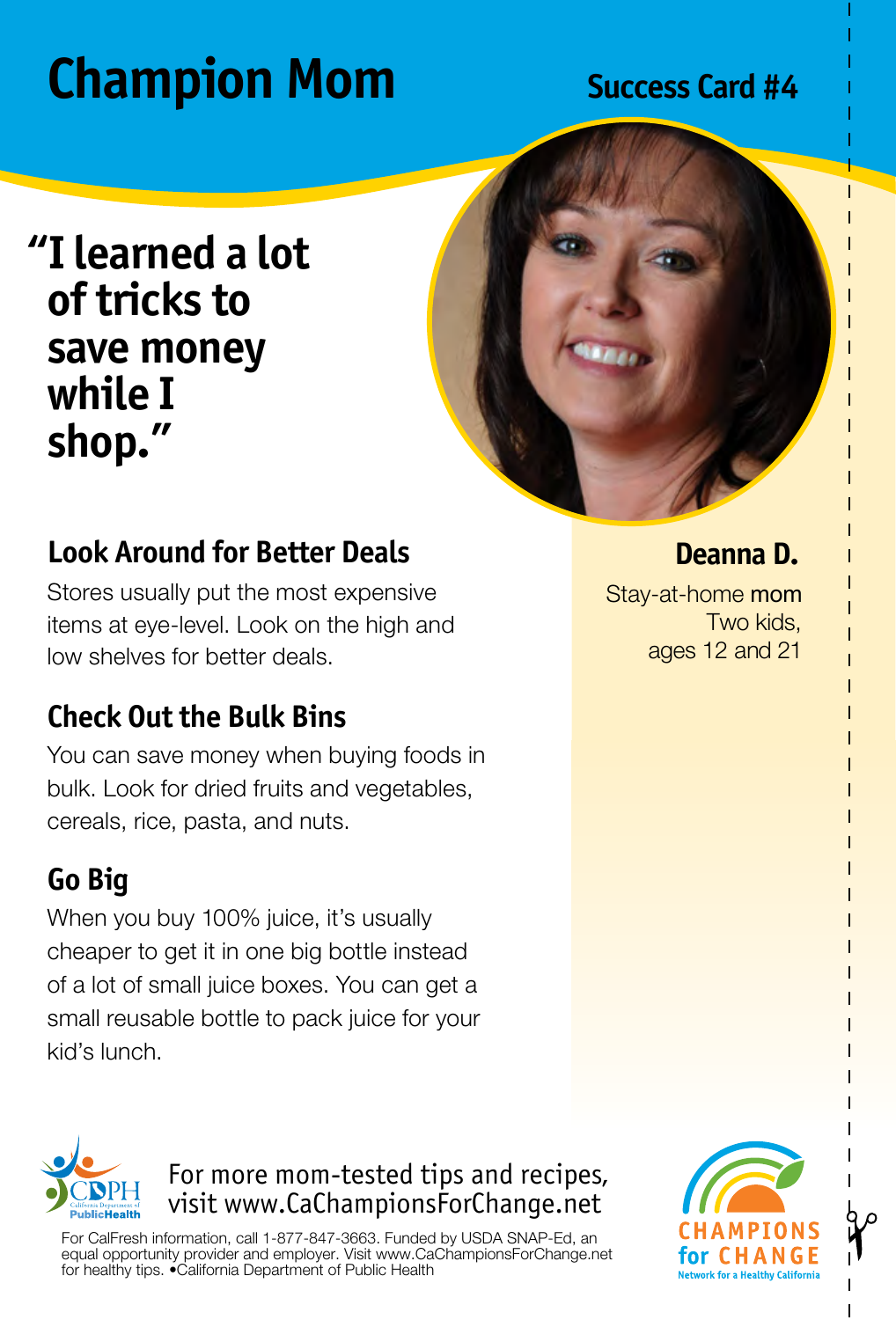### **"There are a lot of ways to get the fruits and vegetables you want."**



### **Farm Fresh**

Find a farmers' market that is close to your house or work. If it's close enough, you can even walk there with your kids.

### **Frozen is Good**

If you can't find fresh fruits or vegetables, buy frozen. To get more for your money, buy large bags and seal tightly in the freezer between uses.

### **Garden Grown**

Try growing your own vegetables or herbs at home. Some plants, like tomatoes, zucchini, and basil can grow in a container.

**Angelica C.** Stay-at-home mom Two kids, ages 4 and 7



For more mom-tested tips and recipes, visit www.CaChampionsForChange.net

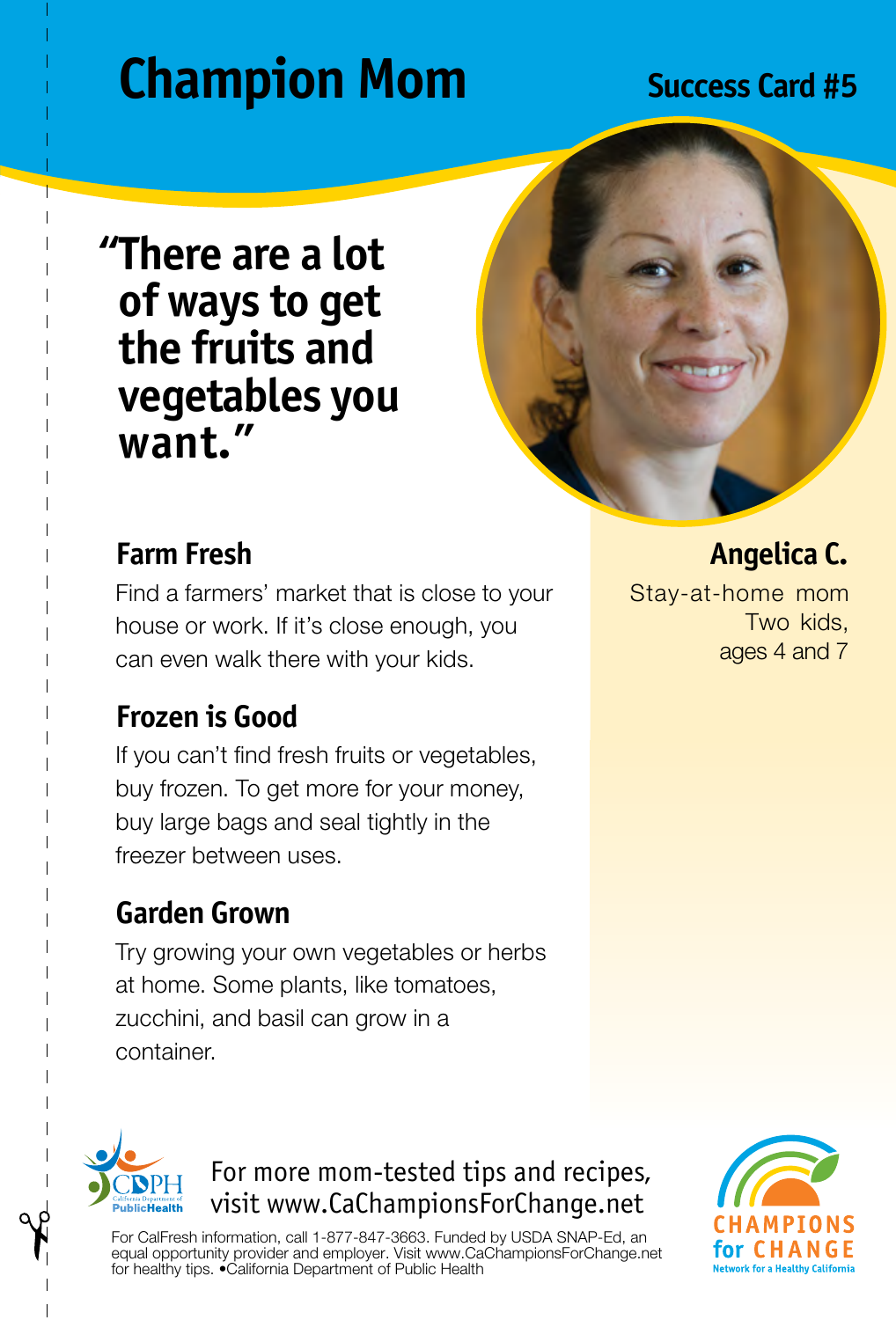### **"With fruits and vegetables, prices can change with the seasons."**



### **In Season is Best**

You get the best deals on fruits and vegetables when you buy them in season. That is when they taste best, too!

### **Spring and Summer Treats**

You can get great deals on berries, melons, tomatoes, and bell peppers in the spring and summer.

### **Fall and Winter Specials**

In the fall and winter, look for apples, pears, oranges, sweet potatoes, broccoli, and cauliflower.

### **Aracely R.**

Stay-at-home mom Three kids, an 8 year old, and twins age 10



### For more mom-tested tips and recipes, visit www.CaChampionsForChange.net

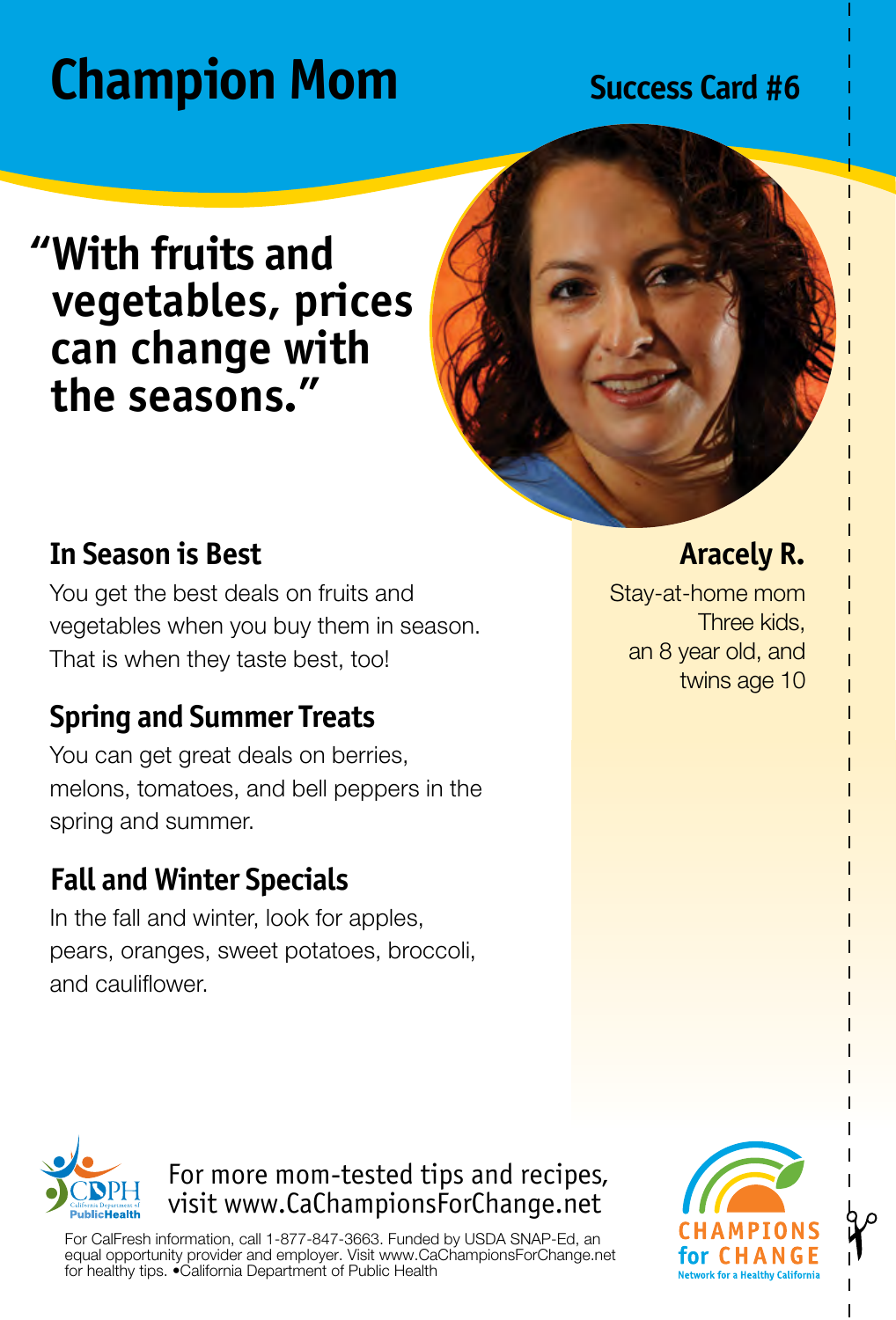### **"Make it easier for kids to get active."**



### **Ask Around**

Ask local groups like community centers, churches, or the YMCA about low-cost or free after-school and summer programs.

### **Schools Can Help**

Work with your school to see if it will let families use their playgrounds.

### **Work Together**

Get together with your neighbors and clean up walking paths and bike paths in your area. See if you can get the Department of Parks and Recreation to help.

**Angeline L.**

Working mom Two kids, ages 5 and 6



For more mom-tested tips and recipes, visit www.CaChampionsForChange.net

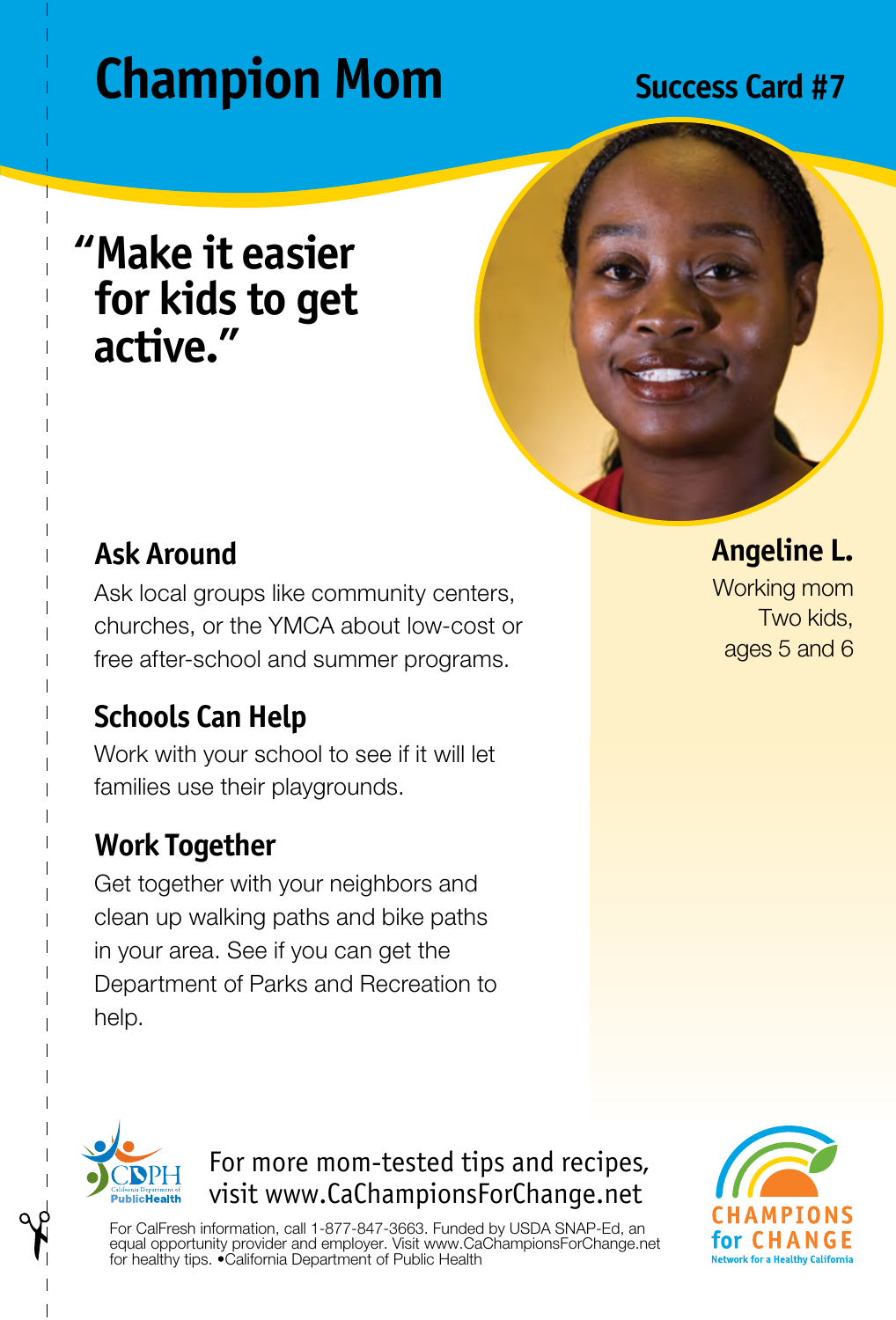### **"Shopping smart can save you a lot of money."**



### **Make a List**

Plan your meals and write a shopping list ahead of time to keep from buying things you don't need. This helps you stick to your budget.

### **Store Brands are Cheaper**

Look for generic or store brands. They can be exactly the same as name brands, sometimes even better, and they cost less.

### **Don't Go Hungry**

Don't go grocery shopping when you are hungry. You'll be tempted to buy food loaded with fat and/or sugar.

### **Latisha L.**

Working mom Three kids, ages 4, 12, and 15



### For more mom-tested tips and recipes, visit www.CaChampionsForChange.net

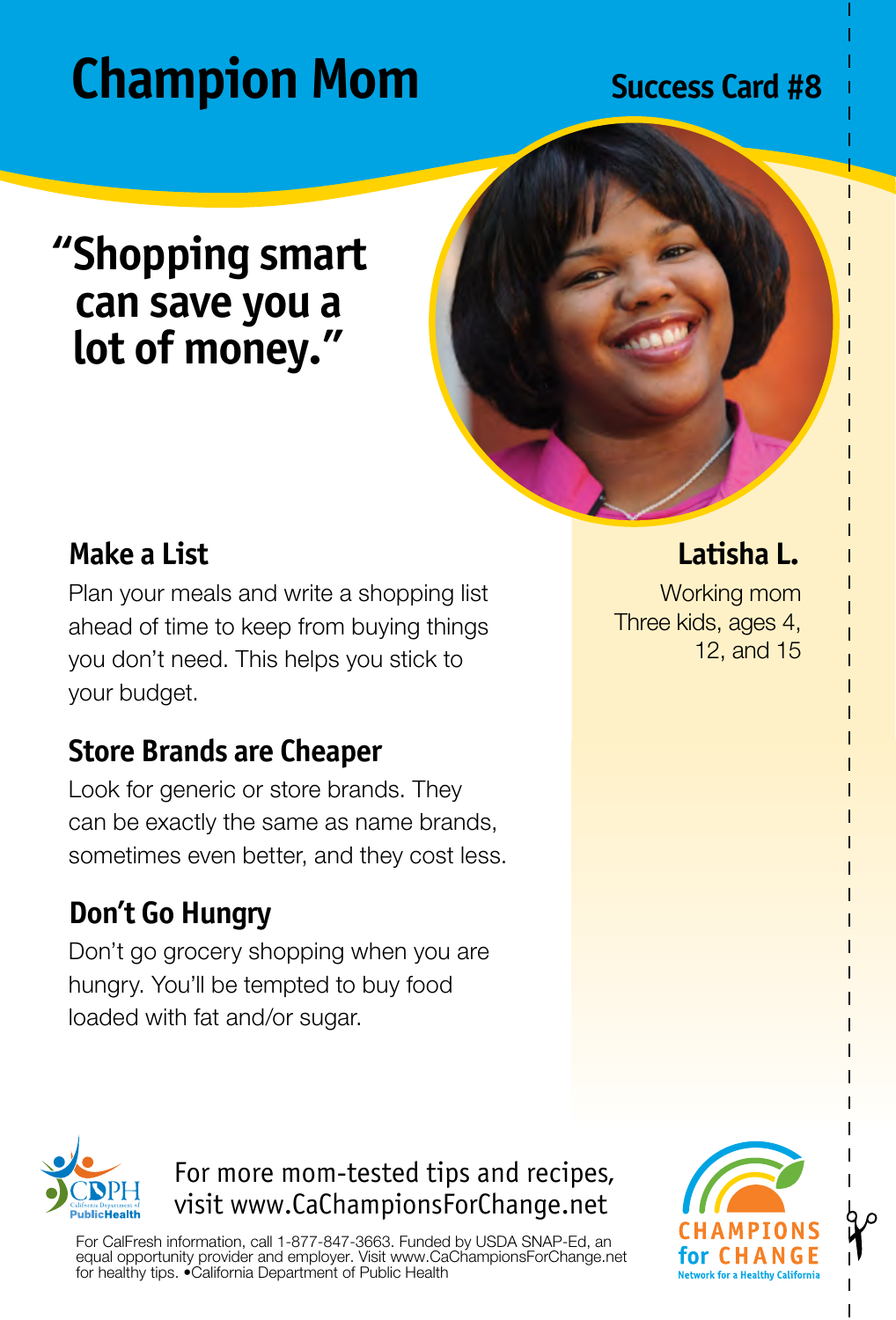### **"You can keep yourself moving no matter where you are-for free!"**



### **Work it Out**

Get the people at your work involved. Start a walking group, or take turns bringing in healthy snacks.

### **Plan Ahead**

If you're taking the bus, get off one stop early and walk the rest of the way.

### **Step it Up**

Use the stairs instead of the elevator. This will get your heart pumping. It will keep your legs strong.

**Elizabeth G.**

Working mom Four kids, ages 12, 16, 20, and 22



For more mom-tested tips and recipes, visit www.CaChampionsForChange.net

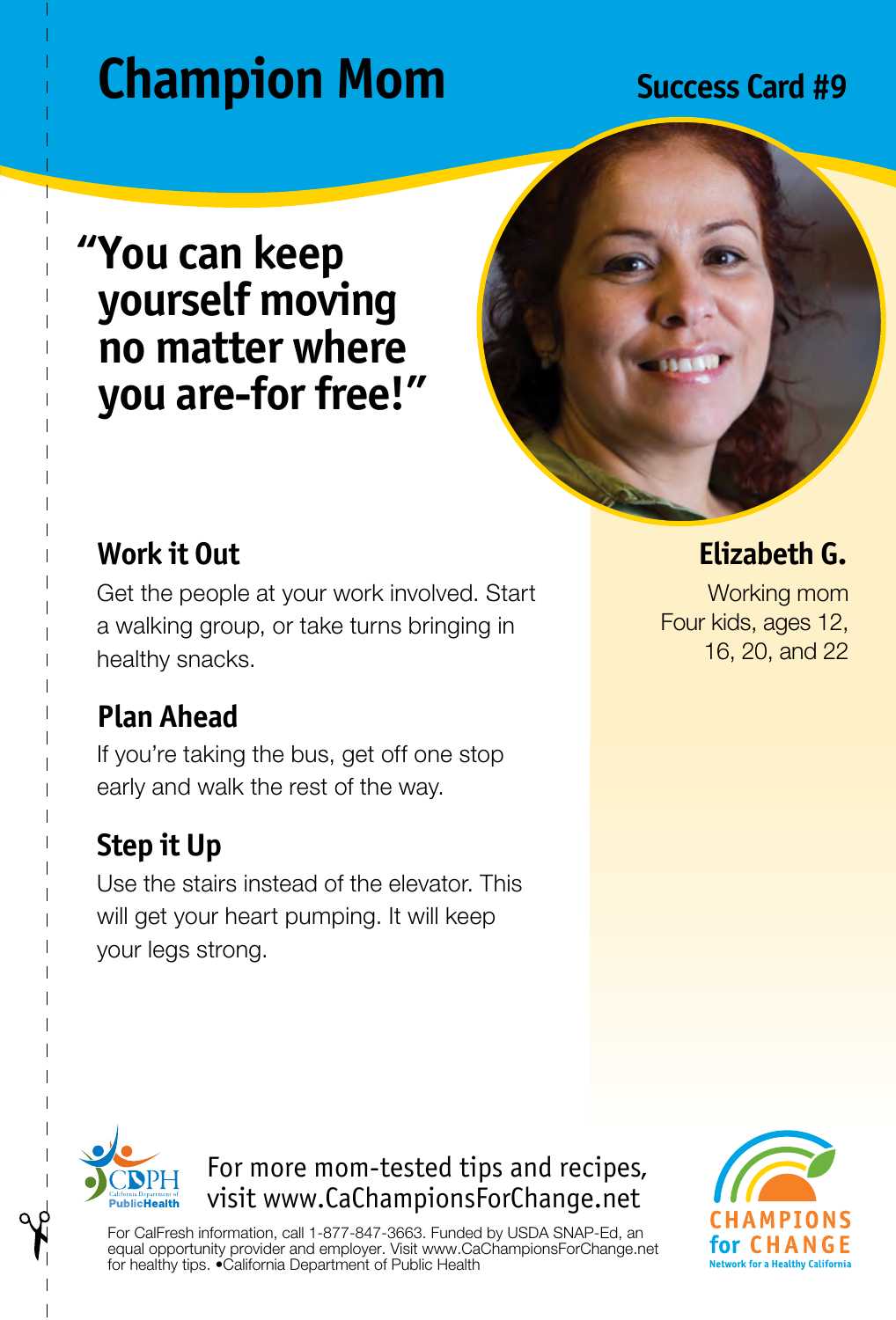### **"Adding fruits and vegetables doesn't have to take a lot of time."**



### **Breakfast Boost**

Always have fruit on hand to add to kids' cereal in the morning. Or to make a quick smoothie before they leave for school. Bananas, berries, and peaches are favorites.

### **Snack Time**

uhlicHoalth

For a quick snack at school, wrap a few baby carrots or raisins and put them in your kids' backpacks. After school, make them a tortilla with a little melted cheese and salsa on top.

### **Cook It Fast On Busy Nights**

Pull together a fast family meal with quick soups or sandwiches.

### For more mom-tested tips and recipes, visit www.CaChampionsForChange.net

For CalFresh information, call 1-877-847-3663. Funded by USDA SNAP-Ed, an equal opportunity provider and employer. Visit www.CaChampionsForChange.net for healthy tips. •California Department of Public Health **Susan C.**

Working mom Two kids, ages 4 and 7

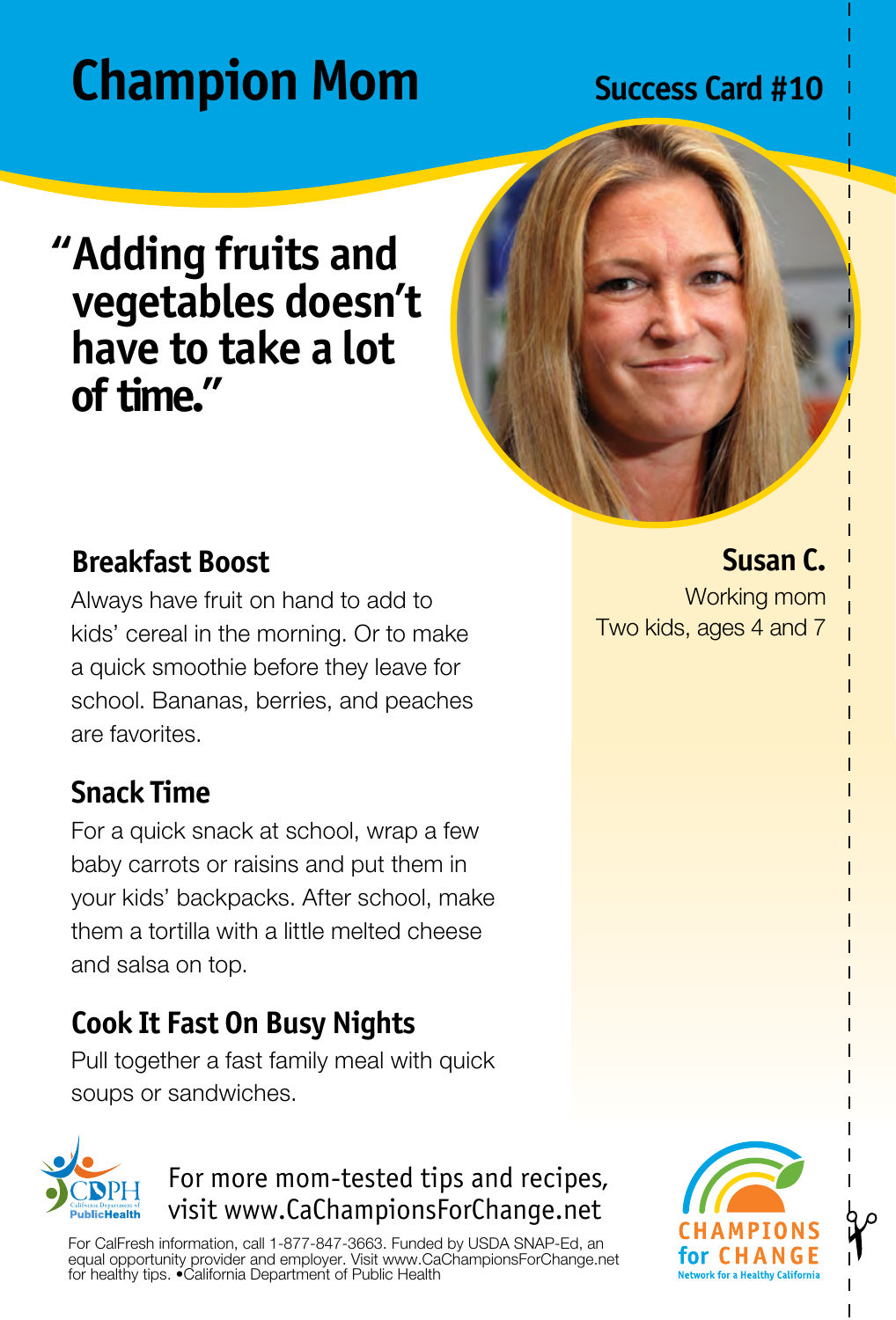### **"Everything costs so much. So I try to buy only the most important things."**



### **Prepare Before Shopping**

List all of the important healthy foods you need before you head to the store. Watch the ads for the best deals. Look for coupons and specials.

### **Spend Smartly**

Buy the food you need for planned meals first, then buy healthy snacks.

### **Eating the Right Way for You and Your Family**

The WIC Program helps provide healthy foods for you and your family. Plus, WIC teaches you a lot about how to eat healthier.

**Catalina R.** Stay-at-home mom Two kids, ages 3 and 7

For more information or to see if you qualify for the WIC Program, call 1-888-WIC-WORKS (1-888-942-9675), or visit our Web site at www.wicworks.ca.gov.



### For more mom-tested tips and recipes, visit www.CaChampionsForChange.net